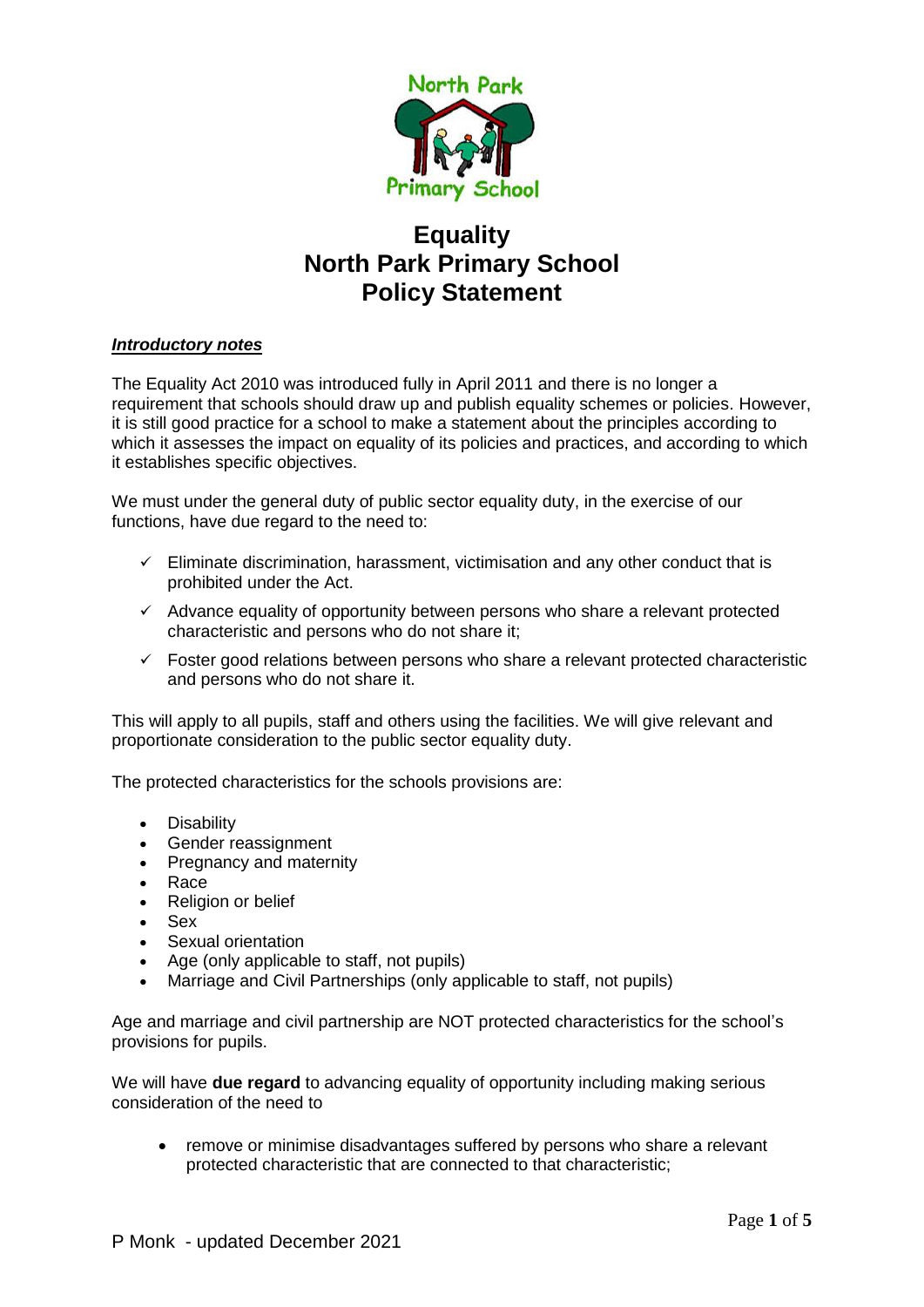- take steps to meet the needs of persons who share a protected characteristic that are different from the needs of persons who do not share it;
- encourage persons who share a relevant protected characteristic to participate in public life or in any activity in which participation by such persons is disproportionately low.

We will take into account the six Brown principles of 'due regard'

- **awareness –** all staff know and understand what the law requires
- **timeliness**  implications considered before they are implemented
- **rigour –** open-minded and rigorous analysis, including parent/pupil voice
- **non-delegation –** the PSED cannot be delegated
- **continuous –** ongoing all academic year
- **record-keeping –** keep notes and records of decisions & meetings

We welcome the opportunity to be transparent and accountable. To this end we fulfil the specific duties of the Act by:

- $\checkmark$  publishing our equality information
- $\checkmark$  publishing our equality objectives

We aim to make the information accessible, easy to read and easy to find.

## *Legal framework*

We welcome our duties under the Equality Act 2010 to eliminate discrimination, advance equality of opportunity and foster good relations in relation to age (as appropriate), disability, gender reassignment, marriage and civil partnership, pregnancy and maternity, race, religion or belief, sex and sexual orientation.

We welcome our duty under the Education and Inspections Act 2006 to promote community cohesion.

We recognise these duties are essential to reflect international human rights standards as expressed in the UN Convention on the Rights of the Child, the UN Convention on the Rights of People with Disabilities, and the Human Rights Act 1998 and the Public Sector Equality Duties 2010.

## *Guiding principles*

In fulfilling the legal obligations cited above, we are guided by nine principles:

## **Principle 1: All learners are of equal value.**

We see all learners and potential learners, and their parents and carers, as of equal value.

## **Principle 2: We recognise and respect difference.**

Treating people equally (Principle 1 above) does not necessarily involve treating them all the same. Our policies, procedures and activities must not discriminate but must nevertheless take account of differences of life-experience, outlook and background, and in the kinds of barrier and disadvantage which people may face.

\*There are some areas where a school with a religious character can make exceptions on some certain prescribed grounds. These are discussed at the end of the document.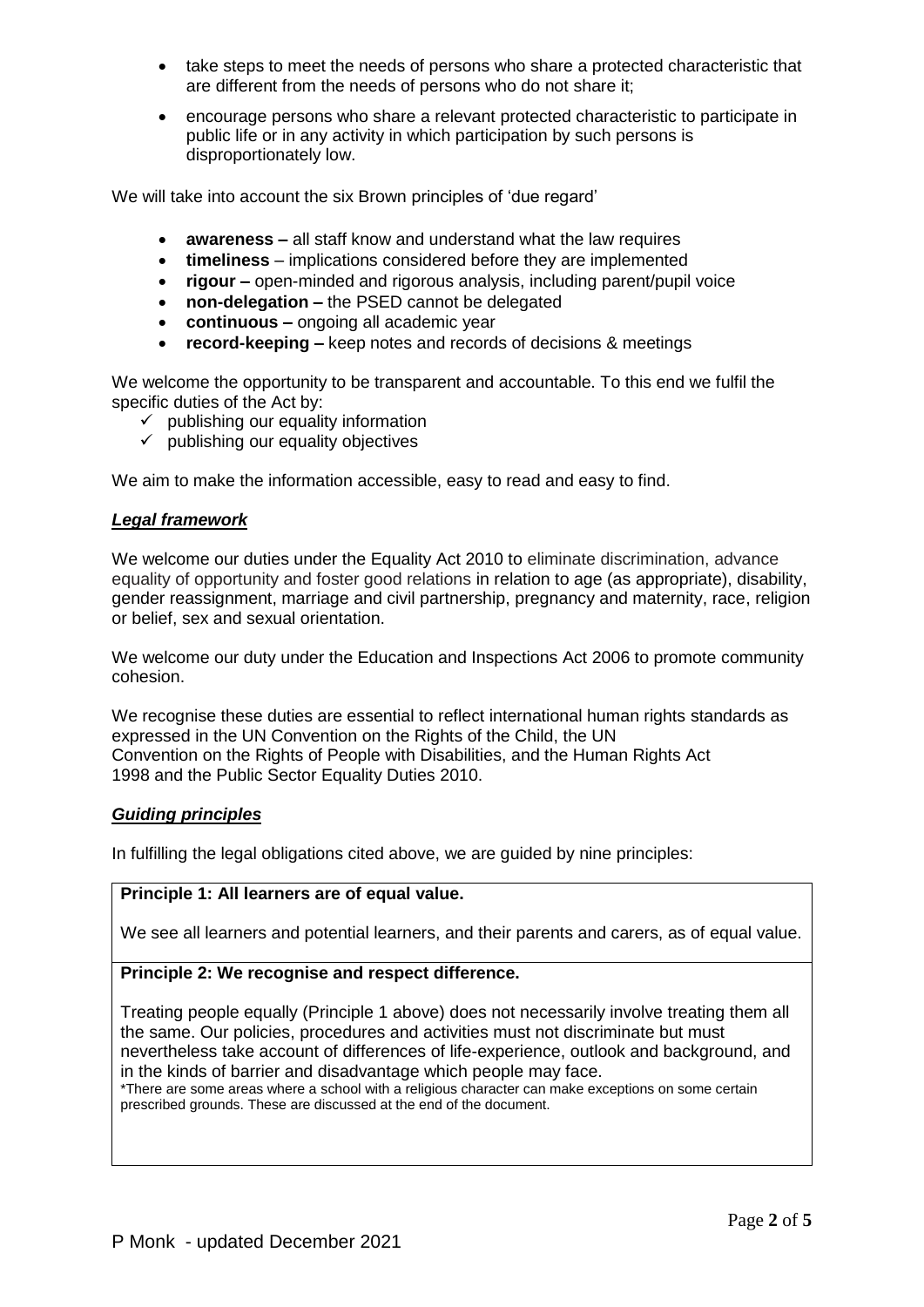# **Principle 3: We foster positive attitudes and relationships, and a shared sense of cohesion and belonging.**

We intend that our policies, procedures and activities should promote:

- positive attitudes towards disabled people, good relations between disabled and non-disabled people, and an absence of harassment of disabled people
- positive interaction, good relations and dialogue between groups and communities different from each other in terms of ethnicity, culture, religious affiliation, national origin or national status, and an absence of prejudicerelated bullying and incidents
- mutual respect and good relations between boys and girls, and women and men, and an absence of sexual, homophobic and transphobic harassment.
- positive attitudes and understanding of those women pregnant or during maternity.

## **Principle 4: We observe good equalities practice in staff recruitment, retention and development**

We ensure that policies and procedures should benefit all employees and potential employees, for example in recruitment and promotion, and in continuing professional development.

\*There are some areas where a school with a religious character can make exceptions on some certain prescribed grounds. These are discussed at the end of the document.

## **Principle 5: We aim to reduce and remove inequalities and barriers that already exist**

In addition to avoiding or minimising possible negative impacts of our policies, we take opportunities to maximise positive impacts by reducing and removing inequalities and barriers that may already exist.

# **Principle 6: We consult and involve widely**

People affected by a policy or activity should be consulted and involved in the design of new policies, and in the review of existing ones. We consult and involve all sectors of the school community.

## **Principle 7: Society as a whole should benefit**

We intend that our policies and activities should benefit society as a whole, both locally and nationally, by fostering greater social cohesion, and greater participation in public life.

## **Principle 8: We base our practices on sound evidence**

We maintain and publish quantitative and qualitative information about our progress towards greater equality.

# **Principle 9: Objectives**

Every four years we formulate and publish specific and measurable objectives, based on the evidence we have collected and published. The objectives which we identify consider national and local priorities and issues, as appropriate. We keep our equality objectives under review and report annually on progress towards achieving them.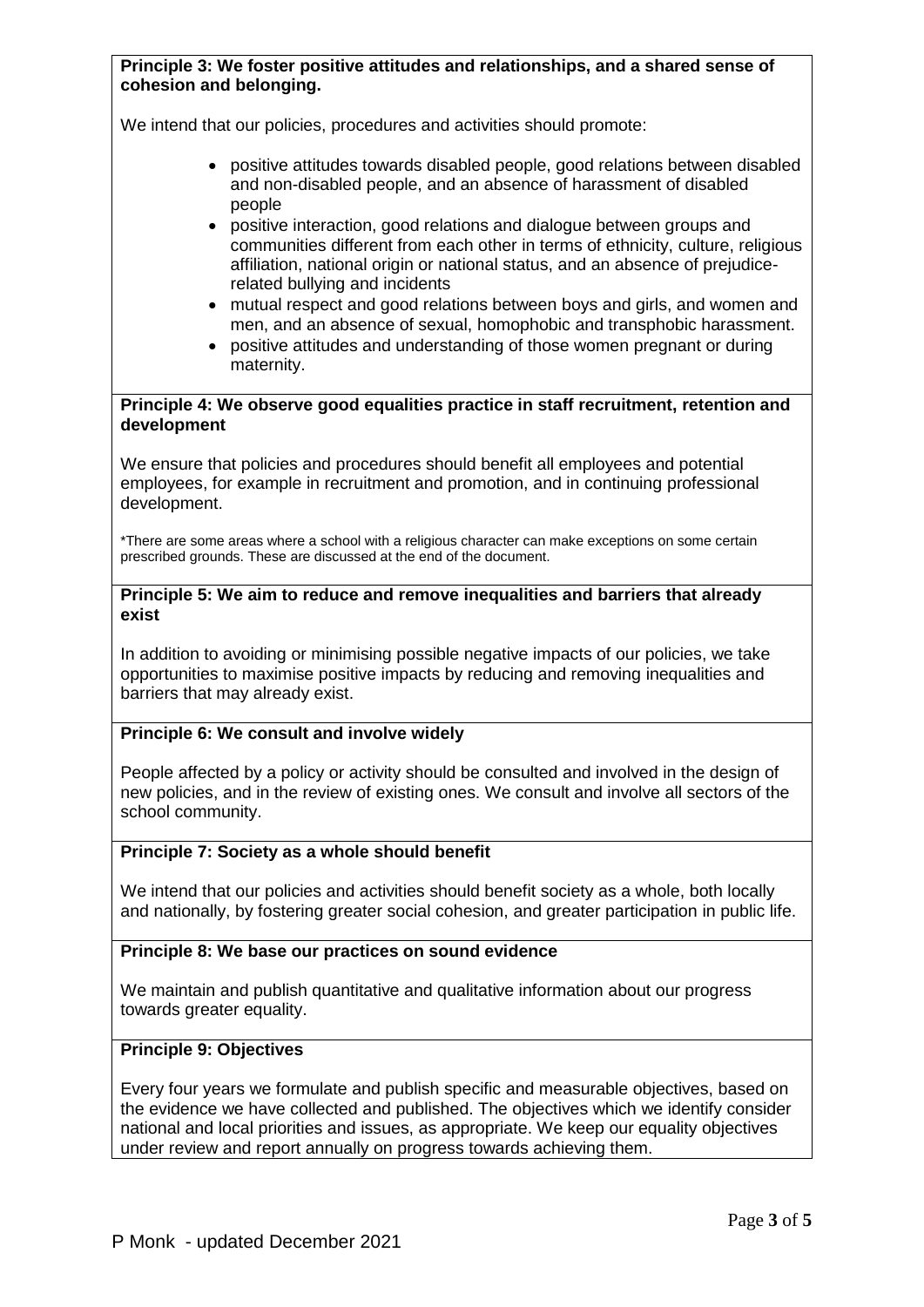# *The curriculum*

We keep each curriculum subject or area under review in order to ensure that teaching and learning reflect the nine guiding principles.

## *Ethos and organisation*

We ensure the guiding principles apply to the full range of our policies and practices, including those that are concerned with:

- pupils' progress, attainment and achievement
- pupils' personal development, welfare and well-being
- teaching styles and strategies
- admissions and attendance \*
- staff recruitment, retention and professional development \*
- care, guidance and support
- behaviour, discipline and exclusions
- working in partnership with parents, carers and guardians
- working with the wider community.

*\*These items are discussed further at the end of the policy as there are exceptions for schools with a religious character.*

## *Addressing prejudice and prejudice-related bullying*

The school is opposed to all forms of prejudice which stand in the way of fulfilling the legal duties.

There is guidance in the Staff Handbook, DCC Staff Code of Conduct, School Behaviour and Anti-Bullying Policies of the due regard we have for all matters reating to Equality. The DCC Disciplinary policy details how on how prejudice-related incidents with staff should be identified, assessed, recorded and dealt with; the Behaviour Policy details the same for pupils.

We take seriously the importance of recording the numbers, types and seriousness of prejudice-related incidents at our school and how they are dealt with. We also investigate potential patterns and trends of incidents.

## *Roles and responsibilities*

The governing body is responsible for ensuring that the school complies with legislation, and that this policy and its related procedures and action plans are implemented. An identified member of the governing body has a supporting role regarding the implementation of this policy.

The headteacher is responsible for implementing the policy; for ensuring that all staff are aware of their responsibilities and are given appropriate training and support; and for taking appropriate action.

All staff are expected to:

- promote an inclusive and collaborative ethos in their classroom
- respond to prejudice-related incidents that may occur
- incorporate the principles of this policy into the curriculum
- keep up-to-date with equalities legislation relevant to their work.